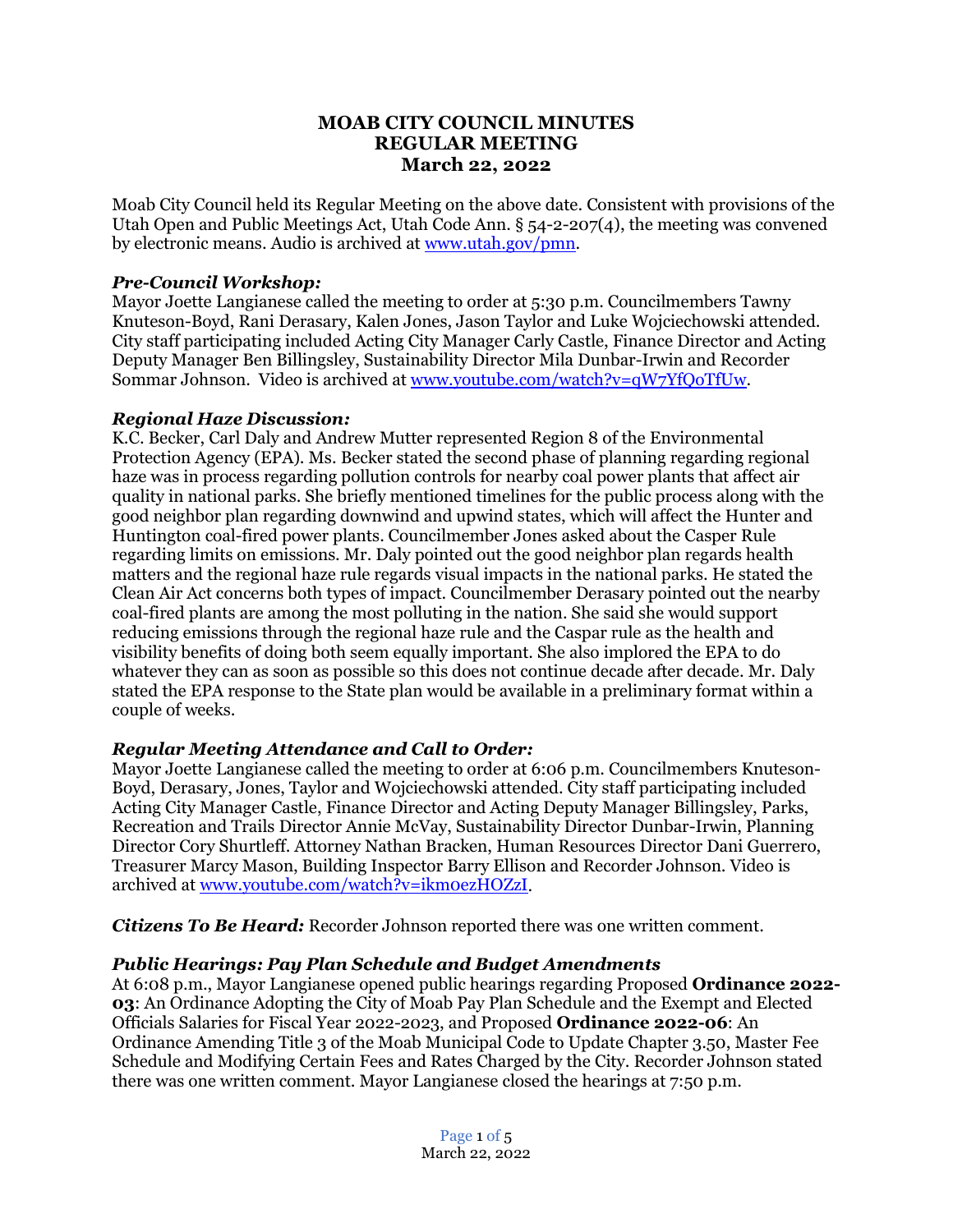## *Lions Park River Access—Presentation*

Parks, Recreation and Trails Director McVay briefed Council on proposed improvements to Lions Park that would allow for pedestrian access to the Colorado River from the park.

### *Moab Solutions—Presentation*

Sara Melnicoff reported on a cleanup of a homeless camp under the Colorado River bridge. She discussed a recycling audit she conducted over 11 days in February at Lions Park, which resulted in a large amount of recyclables retrieved from trash bins. She stated she was working with City staff to mitigate the waste, and noted emergency assistance to community members.

#### *Congressman John Curtis—Staff Report*

Jake Bornstein, representing Congressman Curtis, reported to Council on a recent increase to funding for the Uranium Mill Tailings Remediation Act (UMTRA) Moab cleanup project and fielded questions from Council.

#### *Consent Agenda—Approved*

*Motion and Vote:* Councilmember Knuteson-Boyd moved to approve the minutes of the March 8, 2022, Regular Meeting and to approve Bills against the City of Moab in the Amount of \$596,805.93. Councilmember Jones seconded the motion. Councilmember Derasary stated she sent corrections to the minutes to Recorder Johnson. The motion passed 5-0 aye with Councilmembers Jones, Derasary, Taylor, Knuteson-Boyd and Wojciechowski voting aye.

### *Old Business:*

#### *Landscaping Code Updates—Discussion*

Sustainability Director Dunbar-Irwin led a discussion of the proposed landscaping ordinance. She stated both the Planning Commission and the Water Conservation and Drought Management Advisory Board (Water Board) had reviewed proposed elements of the ordinance and deferred to Council. Councilmember Jones stated he was generally supportive of staff recommendations and supported irrigation system elements and turf limits. He asked about the Water Board's review and about differentiation between residential and commercial codes. Councilmember Derasary brought up public education and outreach before enacting an ordinance. She mentioned her support of the water budget approach, hydrozones and plant lists, and cautioned that permeable ground covers such as gravel could result in herbicides being introduced into the ecosystem. Councilmember Wojciechowski supported permeable ground covers to mitigate dust and soil erosion. He stated the Planning Commission supported the water budget approach, as well as hydrozones, irrigation guidelines and a plant list. Councilmember Taylor asked about private water shares, graywater systems, and their impact on the water budget approach. Councilmember Knuteson-Boyd favored a focus on commercial properties. Councilmember Jones asked about building size and parcel size ratios.

### *Active Employment Household (AEH) Requirements—Discussion*

Planner Shurtleff updated Council on Proposed **Ordinance 2022-05**: An Ordinance Amending the Moab Municipal Code R3/R4 Zones with an Active Employment Household Requirement. Shurtleff displayed a draft ordinance that included edits from consulting attorneys. Aaron Nousiane of BAE Urban Economics presented options regarding a required percentage of AEH units in new multi-family residential developments. He presented capacity assumptions at buildout, which calculates population if every available parcel is developed to the maximum density allowed under current zoning guidelines. Options were discussed regarding the connection between commercial development and housing stock and residential redevelopment reducing AEH availability. Councilmember Derasary asked if the proposed percentage could be debated in a meeting. Councilmember Wojciechowski asked about the

> Page 2 of 5 March 22, 2022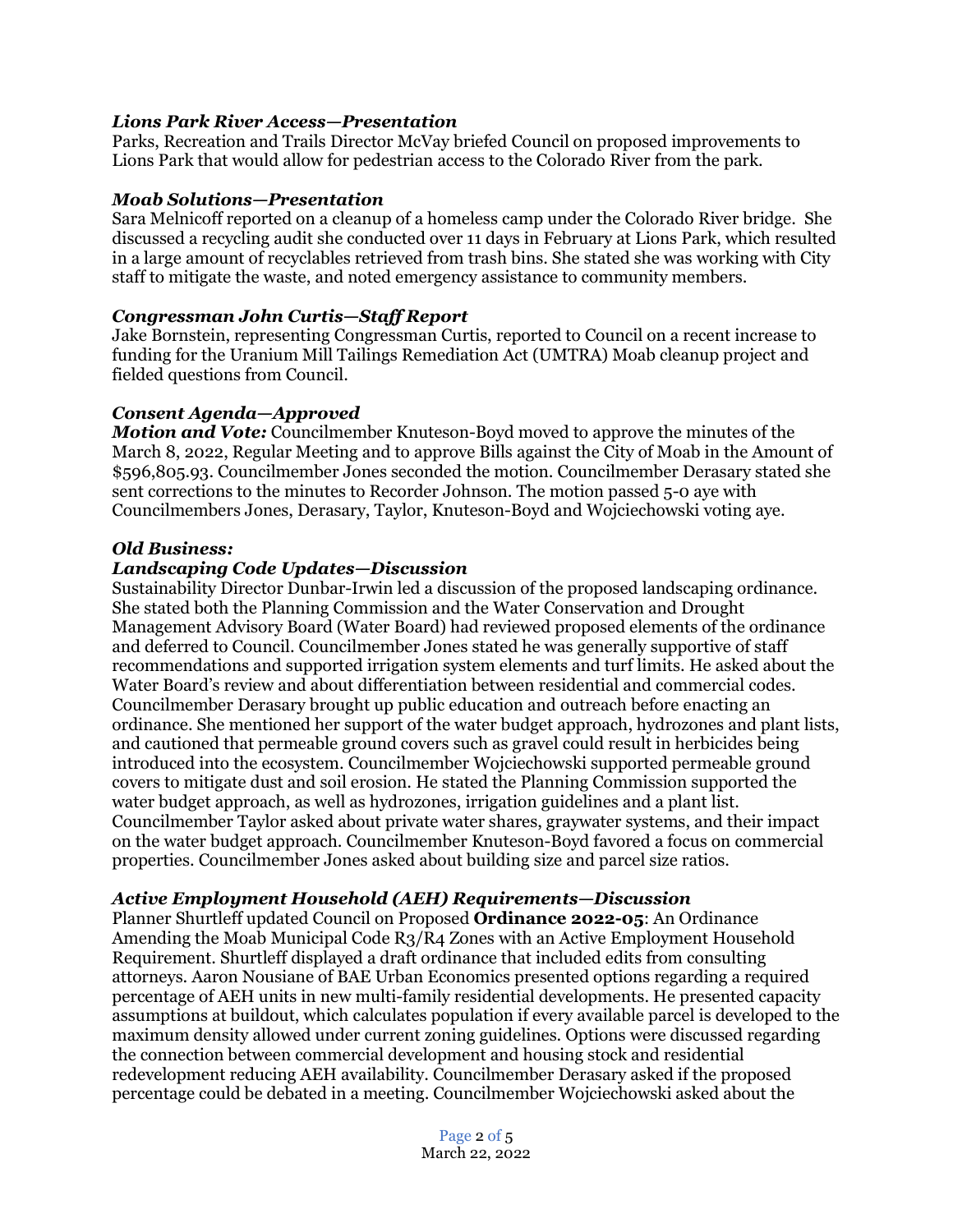assumption that 46 percent of the current workforce lives within the City limits, along with assumptions regarding a deficit of affordable housing stock. Councilmember Derasary brought up buildout limitations due to water supply issues. Councilmember Taylor concurred with Councilmember Derasary and opined that, even if the proposed percentage is defensible, developers may not find AEH requirements tenable and it could hamper development. Councilmember Knuteson-Boyd requested more clarity on legal considerations. Mayor Langianese stated the proposed percentage deadline for the Planning Commission public hearing scheduled in two days' time.

## *New Business:*

# *Pay Plan Schedule and Exempt and Elected Officials Salaries—Approved*

*Discussion:* Councilmember Derasary brought up the written public comment, which supported the Cost of Living Adjustment (COLA) and asked about legislating a living wage. *Motion and Vote:* Councilmember Knuteson-Boyd moved to approve Proposed **Ordinance 2022-03**: An Ordinance Adopting the City of Moab Pay Plan Schedule and Adopting the Exempt and Elected Officials Salaries for Fiscal Year 2022-2023. Councilmember Wojciechowski seconded the motion. The motion passed 5-0 aye with Councilmembers Jones, Derasary, Taylor, Knuteson-Boyd and Wojciechowski voting aye.

# *Master Fee Schedule—Approved*

*Motion and Vote:* Councilmember Jones moved to approve Proposed **Ordinance 2022-06**: An Ordinance Amending Title 3 of the Moab Municipal Code to Update Chapter 3.50, Master Fee Schedule and Modifying Certain Fees and Rates Charged by the City. Councilmember Taylor seconded the motion. The motion passed 5-0 aye with Councilmembers Jones, Derasary, Taylor, Knuteson-Boyd and Wojciechowski voting aye.

## *McLaughlin Minor Subdivision—Approved*

*Motion and Vote:* Councilmember Knuteson-Boyd moved to approve Proposed **Resolution 08-2022**: A Resolution Approving the McLaughlin Minor Subdivision of Property Located at 458 West 200 South, Moab UT 84532. Councilmember Jones seconded the motion. The motion passed 5-0 aye with Councilmembers Jones, Derasary, Taylor, Knuteson-Boyd and Wojciechowski voting aye.

## *Maximum Adult Residential Occupancy—Discussion*

Councilmember Jones brought up concerns regarding alleged code violations and complaints from neighbors about a bunkhouse on Arches Drive where an asserted 28 persons are expected to reside. He highlighted other code compliance complaints from the same neighborhood regarding workforce housing that included parking on landscaping and on streets, increased traffic, trash, and noise, camping on City streets and possible conflicts involving university students. Councilmember Derasary referred to her 2018 memo on the same topic. Attorney Bracken brought up options for enforcement including revisiting limits on household definitions in single-household and multi-household zones, occupancy maximums, and noted it is unusual there is no maximum established. Discussion ensued regarding R2 zone definitions, residential versus commercial housing, group homes, requirements for a manager to live onsite, tying such bunkhouses to a business license, discontent with the complaint-driven system, and best practice. Various examples in the community were mentioned, along with the specter of more homeless workers if bunkhouses were not allowed. Attorney Bracken brought up several options, noted irresponsible owners were an issue, and conditional use permits were no longer allowed. He described options to create more residential zones, limiting the number of unrelated persons who can reside together, enforcing sewer capacity limits and parking requirements, and requiring onsite management. Planner Shurtleff and Building Inspector Ellison described the

> Page 3 of 5 March 22, 2022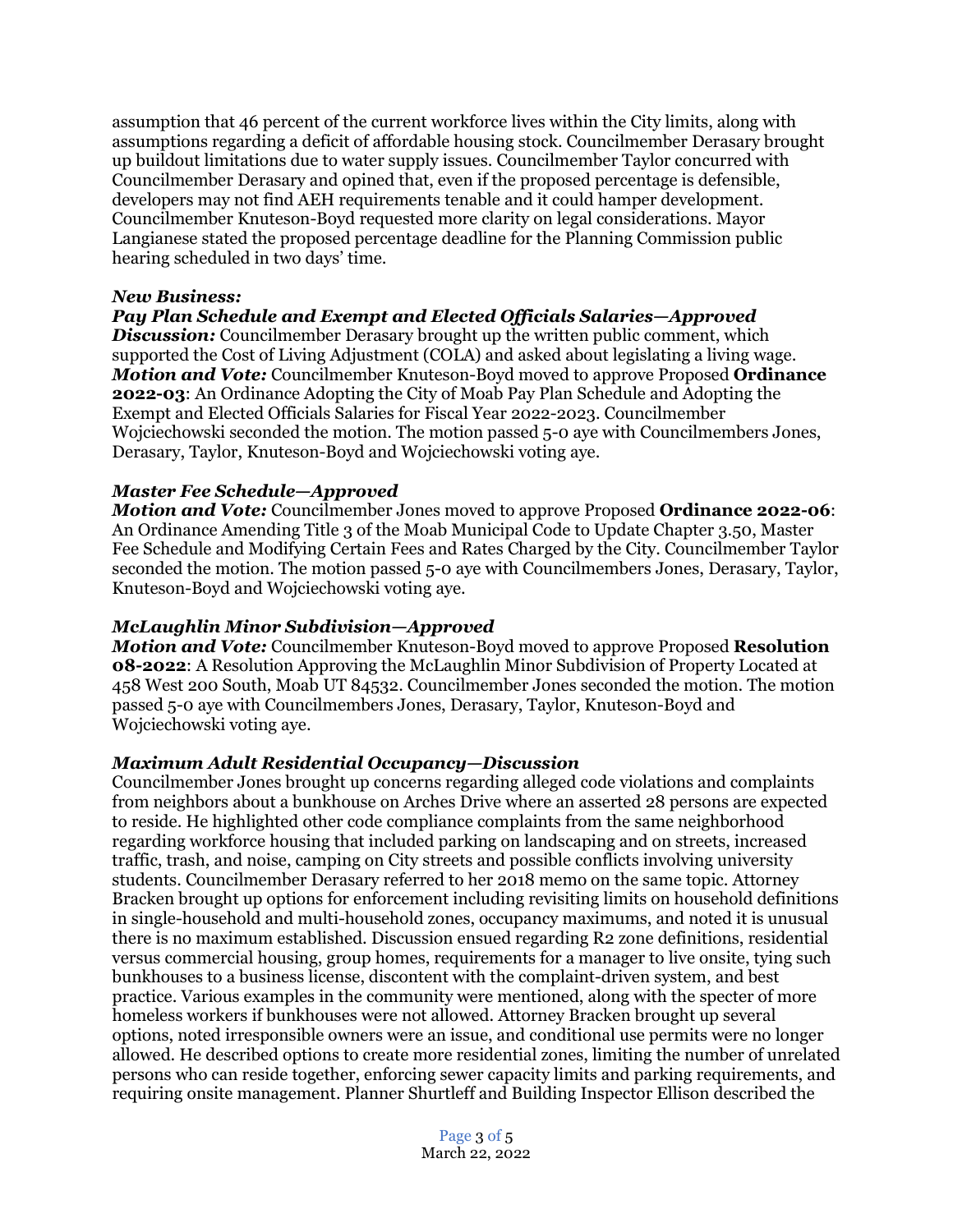subject property on Arches Drive and stated it was legally duplexed into two units with seven bedrooms each with more off-street parking than current code requires. Ellison stated there are several such bunkhouses around town that are unreported because many have not triggered building permit inspections. Acting Manager Castle outlined a schedule for updating the code, with another meeting in May about this and a possible adoption of standards in June if that's the direction this takesMayor Langianese brought up concerns regarding complaint-driven code enforcement and expectations for code enforcement costs. Attorney Bracken stated affordable housing should be considered in the General Plan.

# *Administrative Reports:*

Acting City Manager Castle reported on upcoming police chief interviews and a meeting with the State Engineer and the Regional Engineer for the Utah Division of Water Rights. She mentioned a rural water users' conference and noted Moab's Water Conservation Plan Update would be highlighted. She mentioned an upcoming focus group meeting regarding the visioning process.

## *Mayor and Council Reports:*

Councilmember Taylor reported on a meeting of the Emergency Medical Services (EMS) board and said the January call volume was up 25 percent and mainly involved local residents. He said the salary for the EMS director was increased by Grand County.

Councilmember Derasary reported she attended a meeting of the Water Board and referred to letters from the water board to Council regarding potential impacts on the water supply and upcoming goals for the water board. She stated she met with the City's attorney, attended a reception for a new public art installation, participated in the EMS board meeting, toured the new EMS building, attended meetings of the Moab Area Watershed Partnership (MAWP) and the Systems of Care board, and attended a joint meeting of the City, Grand County and San Juan County to discuss potential areas for collaboration. She mentioned the recent strategic planning session and noted she met with residents on Arches Drive and expressed gratitude for the increased funding for the UMTRA Moab cleanup project.

Councilmember Knuteson-Boyd reported on meetings of the Canyonlands Health Care Special Service District and the housing authority.

Councilmember Wojciechowski brought up homelessness concerns and noted a new website created by the housing authority. He referred to the housing task force report and mentioned the Moab Free Health Clinic would provide healthcare assistance to homeless persons. He mentioned the Multicultural March awareness campaign, a recent Planning Commission meeting and a report being compiled by MAWP summarizing the history of water supply studies. He noted a researcher at Utah State University planned a review of the water studies. Councilmember Wojciechowski also mentioned a request for water metering at Skakel Springs, programs to enhance green infrastructure and local farming, and noted a report from school board members regarding potential displacement of 41 students at Walnut Lane.

Mayor Langianese stated she met with officials regarding law enforcement backup from the Sheriff's Department, coordination with the County regarding infrastructure priorities, pickleball and the County's tax assessments. She noted an upcoming meeting with regional mayors and with the hospital executive regarding healthcare housing.

Councilmember Derasary announced the upcoming open house of Utah Support Advocates for Recovery Awareness (USARA).